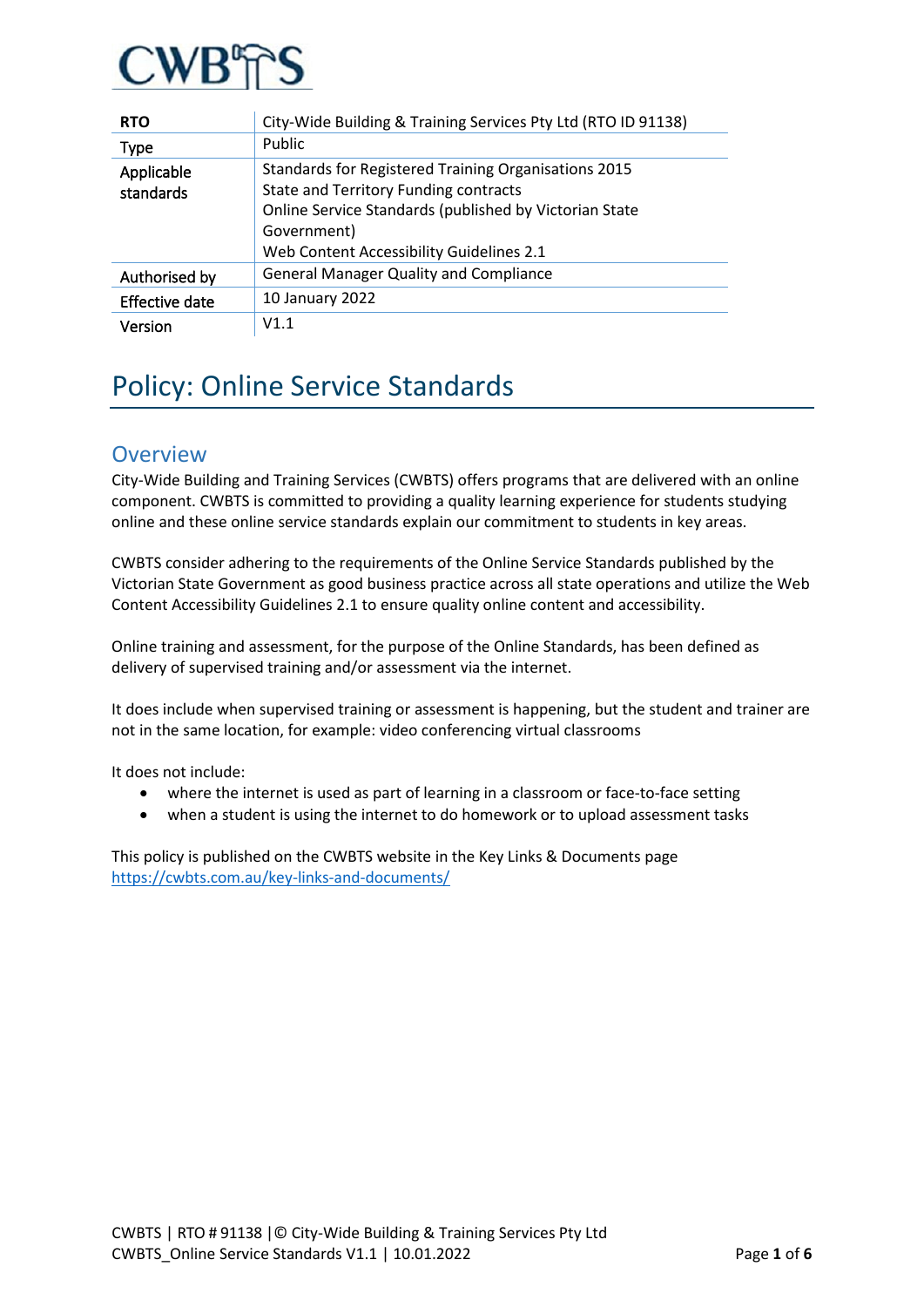

# Student Support

CWBTS provides the following support to students studying any aspect of their course online:

#### **CWBTS Trainers**

- May be contacted via their work email anytime (email address provided during class induction)
- CWBTS Trainers will reply to queries within two business days
- Assessments are graded within seven business days of submission

#### **Student Engagement Team**

- Are available for live queries by phone (1300 429 287) on business days between 9am and 3pm Monday to Friday
- Can be contacted via email t[o cwbts@cwbts.com.au](mailto:cwbts@cwbts.com.au) at any time; however, please allow up to two business days to respond

#### **Training Manager**

- Students can request to speak to the Training Manager at any time via email to [cwbts@cwbts.com.au](mailto:cwbts@cwbts.com.au) or by ringing the Student Engagement Team (1300 429 287) on business days between 9am and 3pm Monday to Friday
- If the Training Manager is not available at the time, a message will be forwarded to them, and they will return the call within two business days from receiving the phone call message or email

#### **IT support helpdesk and LMS (Learning Management System) support for technical queries**

- LMS Support may be reached on phone (1300 534 363 Option 1) on Victorian business days between 8:30am and 6:30pm Monday to Thursday, and between 8:30am and 5:00pm on Friday
- LMS Support may be contacted via email anytime at [helponline@buildersacademy.com.au](mailto:helponline@buildersacademy.com.au) and will reply to queries within 2 Victorian business days

#### **Student Welfare**

- Support services are available between 08:30 5pm Monday to Friday in person, via telephone or video conference
- Students wishing to access any support services are encouraged to discuss this with their Trainer/Assessor, call the office on 1300 429 287 or email [cwbts@cwbts.com.au.](mailto:enquiries@buildersacademy.com.au)
- If a voicemail or email is left, a staff member will respond within two business days.

# Student Entry Requirements and Induction

CWBTS conducts a comprehensive Pre-Training Review (PTR) for all prospective students to determine whether a course is suitable and appropriate for their individual needs.

As part of the PTR process, we include an evaluation of a prospective student's digital literacy (PC Skills) to ensure that they will be successfully able to complete a course with an online component.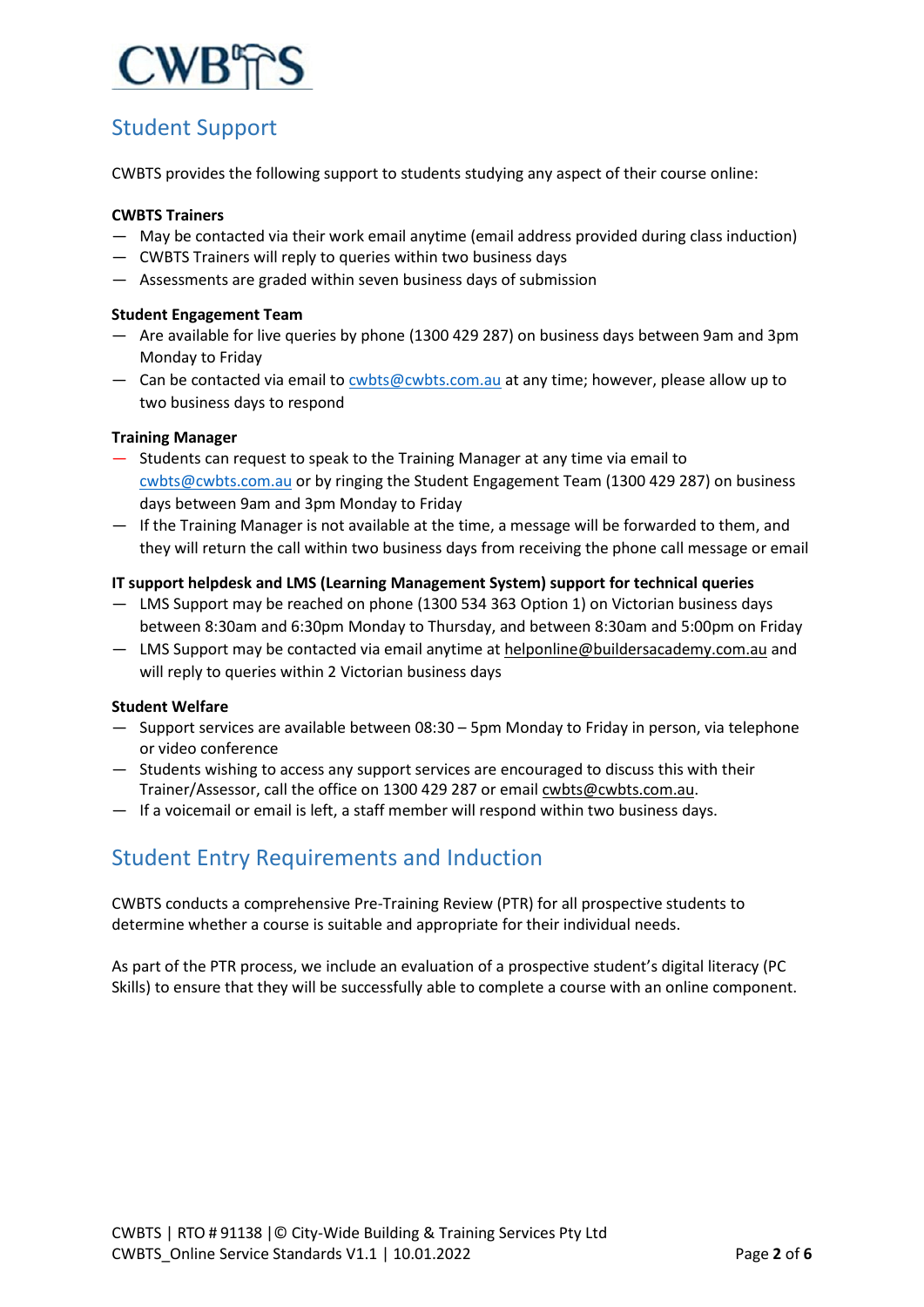

#### **Evaluation of PC Skills (Digital Literacy)**

For students who are enrolling into a course that involves PC literacy (such as accessing information online or completing learning activities or assessments online or submitting assessments via a learning management system, the students must have their PC skills evaluated as part of their Language, Literacy and Numeracy skills (LLN) assessment.

CWBTS use an online LLN tool called LLN Robot which requires students to undertake basic PC skills in order to complete the evaluation. This includes, but is not limited to:

- 1. The ability to logon to a computer
- 2. Access emails and click a link within an email
- 3. Login into an online database (LLN tool)
- 4. Use a mouse and keyboard
- 5. Read and respond to online text

Students who meet the minimum requirements for the LLN evaluation for their course will be considered to meet PC literacy requirements.

Students who do not meet the minimum requirements for the LLN evaluation will be evaluated individually to see whether they meet PC literacy requirements.

#### **Minimum Technology Requirements**

CWBTS uses a learning management system (LMS) for online course delivery and assessment submission.

The following are the minimum information technology requirements to enable optimal access to the LMS:

| PC - Windows Operating System                                                               | MAC.                                        |  |  |
|---------------------------------------------------------------------------------------------|---------------------------------------------|--|--|
| Windows 7, Windows 8, or Windows                                                            | Mac OS X 10.6 or later                      |  |  |
| 10                                                                                          | An Intel Processor that 64 bit<br>$\bullet$ |  |  |
| An Intel Pentium 4 processor                                                                | 350MB of free disk space                    |  |  |
| 350MB of free disk space                                                                    | 512MB RAM                                   |  |  |
| 512MB RAM                                                                                   |                                             |  |  |
| Minimum screen resolution must be 1200x800. Ensure you have the largest possible screen for |                                             |  |  |
| the best experience.                                                                        |                                             |  |  |
|                                                                                             |                                             |  |  |
| Software Requirements:                                                                      |                                             |  |  |
| Microsoft Word                                                                              |                                             |  |  |
| Microsoft Excel                                                                             |                                             |  |  |
| <b>Acrobat Reader</b>                                                                       |                                             |  |  |
|                                                                                             |                                             |  |  |
| <b>Supported Browsers:</b>                                                                  |                                             |  |  |
| Chrome 23 or later (preferred)                                                              |                                             |  |  |
| Firefox 17 or later                                                                         |                                             |  |  |
| Internet Explorer (not recommended)                                                         |                                             |  |  |
|                                                                                             |                                             |  |  |
| <b>Recommended Accessories:</b>                                                             |                                             |  |  |
| Headphones for a better experience of our multimedia content                                |                                             |  |  |
| A webcam for a better experience of our Virtual Campus Live Sessions                        |                                             |  |  |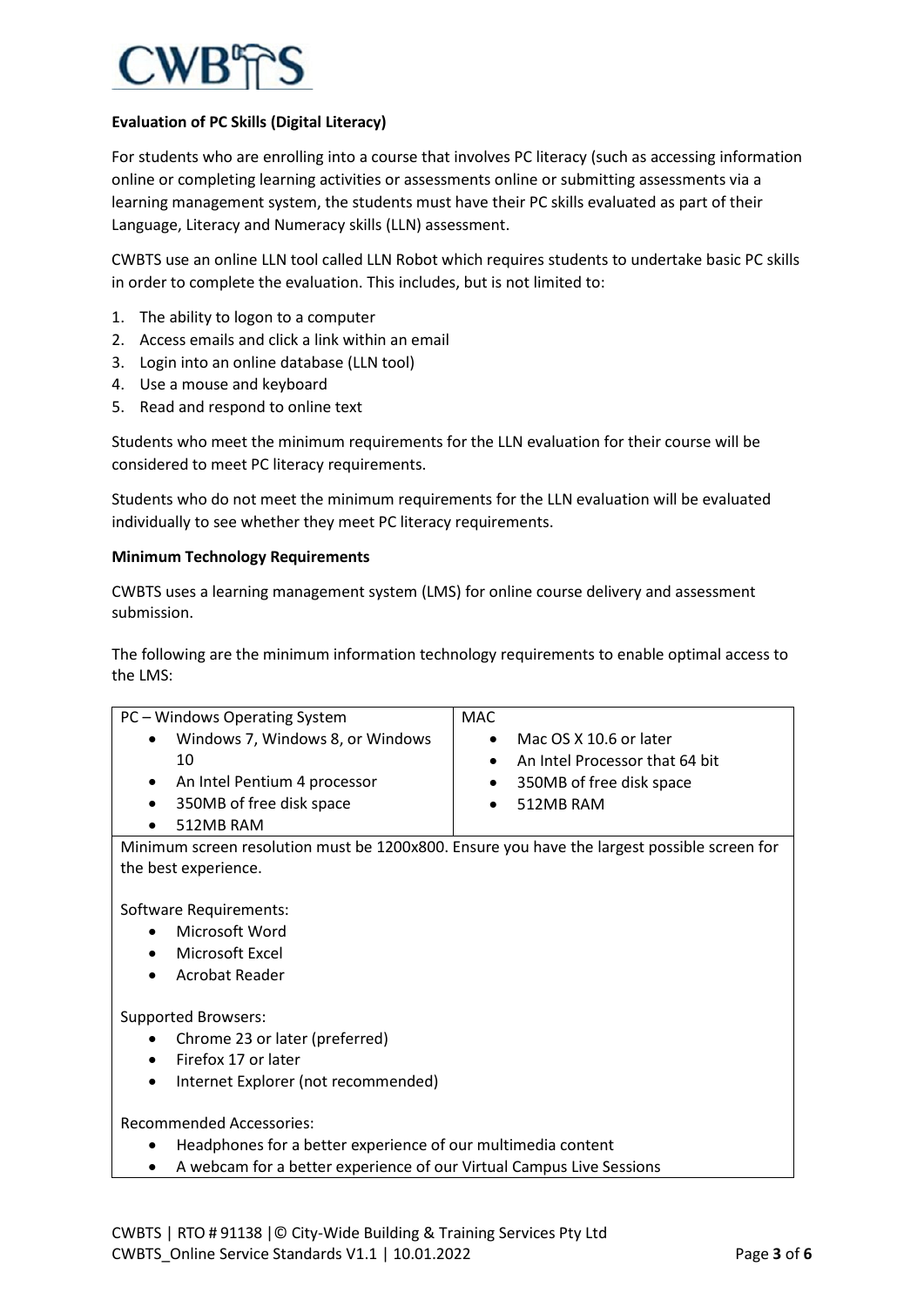

## Learning Materials

CWBTS ensures that learning materials used for online training components are interactive and are presented in several ways to ensure that we cater for different learning styles that learners have.

Our content is presented in a variety of formats including:

- Online reading content (PDFs are used for longer documents) for pre or past class reading
- Guided content and Graphics
- Video and Audio
- Learner Guides and Interactive SCORM content which are a summary of Learner Guides
- Interaction through discussion forums and webinars
- Interaction done in class (whether face-to-face or online)
- Training videos that are instructor led and deliver the training to the students in a visual format
- Support videos for all assessments to outline what needs to be completed

CWBTS provides text alternatives to images, graphs, videos, and multimedia where possible; can meet various bandwidth requirements and can be used with alternative browsers.

When developing content for our learners we take into considerations the 'Web Content Accessibility Guidelines (WCAG) 2.1.' These guidelines define how to make Web content more accessible to people with disabilities. Accessibility involves a wide range of disabilities, including visual, auditory, physical, speech, cognitive, language, learning, and neurological disabilities. When developing and publishing content CWBTS follow these guidelines found at <https://www.w3.org/TR/WCAG21/#intro>

### Student Engagement

#### **Collaborative Learning Opportunities**

Our learners are supported within a Virtual Classroom framework that is engaging and interactive allowing for both delivery of training and content, as well as collaborative work amongst classmates. Participation is encouraged within group learning and consolidated through individual student support, utilising our virtual 'breakout' classrooms.

CWBTS prides itself in reaching out to participants for whom 'traditional' delivery modes would preclude them from pursuing formal training opportunities. Virtual Classroom students are often from remote areas, or alternatively are 'time poor'.

#### **Ongoing Feedback**

Our CWBTS Trainers are selected for their ability to maintain a quality learning experience, whilst monitoring 'virtual' cues fed back by the learners. All delivery is enhanced by live video streaming, of which students can opt 'in' with their own video feed.

Students interact individually with their trainer or the whole class. Interactions can be communicated verbally or via chat. Students can also be 'handed control' of the classroom delivery, creating a more interactive and inclusive experience.

Our CWBTS Trainers will also provide feedback in response to individual queries and in relation to the tasks that they complete.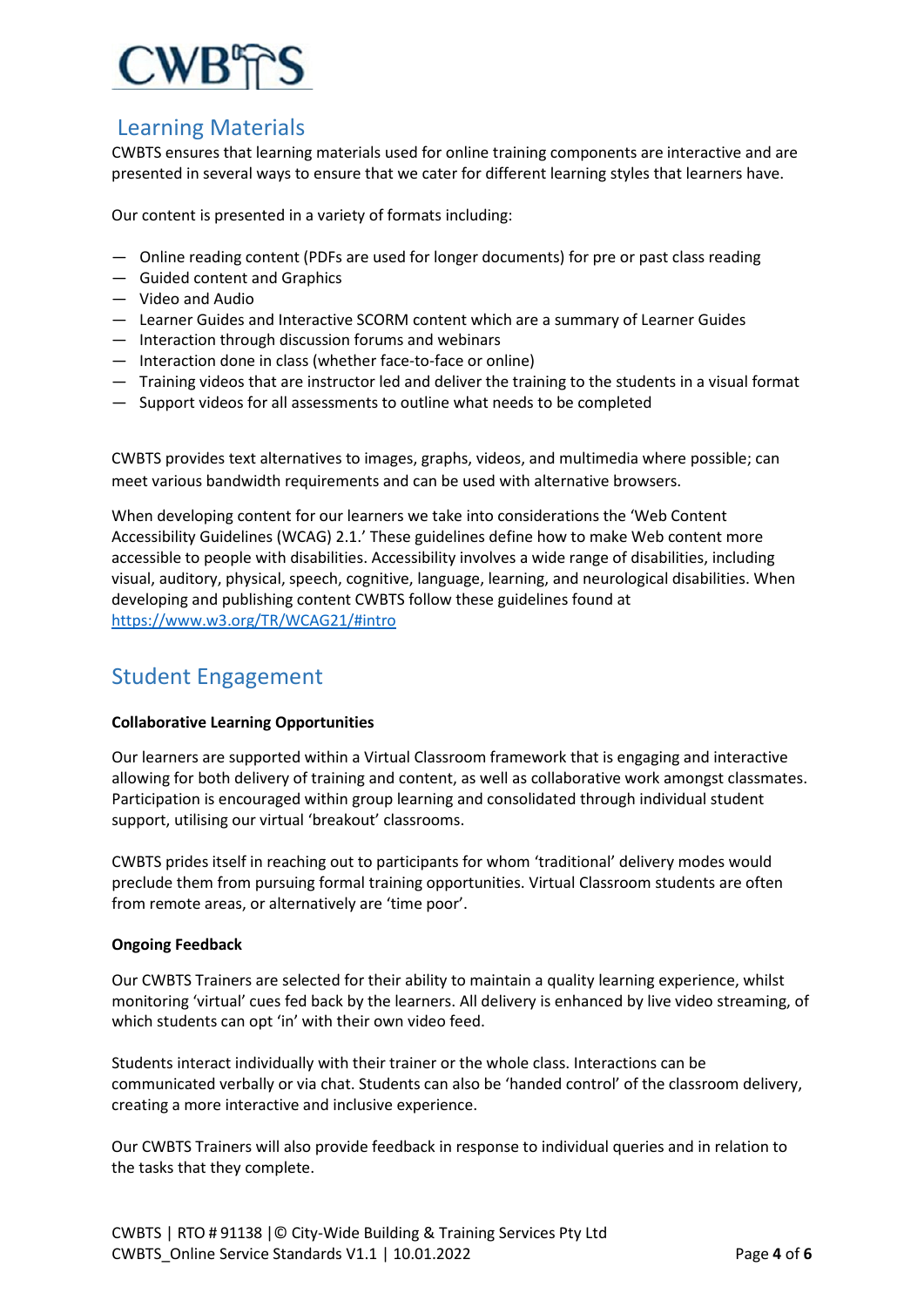

#### **Response to non-activity or non-participation**

There are two areas that suggest a learner is falling behind in their studies and will trigger the student engagement team to reach out. The first one is continued absence from classroom or virtual online session, and the second trigger for CWBTS to follow up is low assessment submission rate.

Our student engagement team will combine a variety of methods to attempt to contact the student and reach a solution to aid in the completion of the qualification. This includes phone calls, test messages and emails.

# Mode and Method of Assessment

The mode and methods of assessment will vary from course to course and from subject to subject.

A minimum of two forms of assessment will be used for each subject. Forms of assessment will include, but is not limited to:

- Written questions
- Projects
- Case Studies
- Role play

Where practical and / or observation assessments are required, these may be collected externally to the LMS via the Assessor undertaking direct observation face-to-face, watching a live video link, or watching an uploaded video.

Where verbal assessments are required, these may be collected externally to the LMS via the Assessor:

- 1. Undertaking the verbal assessment in a face-to-face class
- 2. Undertaking the verbal assessment one-on-one face-to-face or via phone external to a class

In addition, supplementary evidence may also be required for some programs and units such as:

- Third party reports
- Photos
- Videos
- On the job performance outcomes